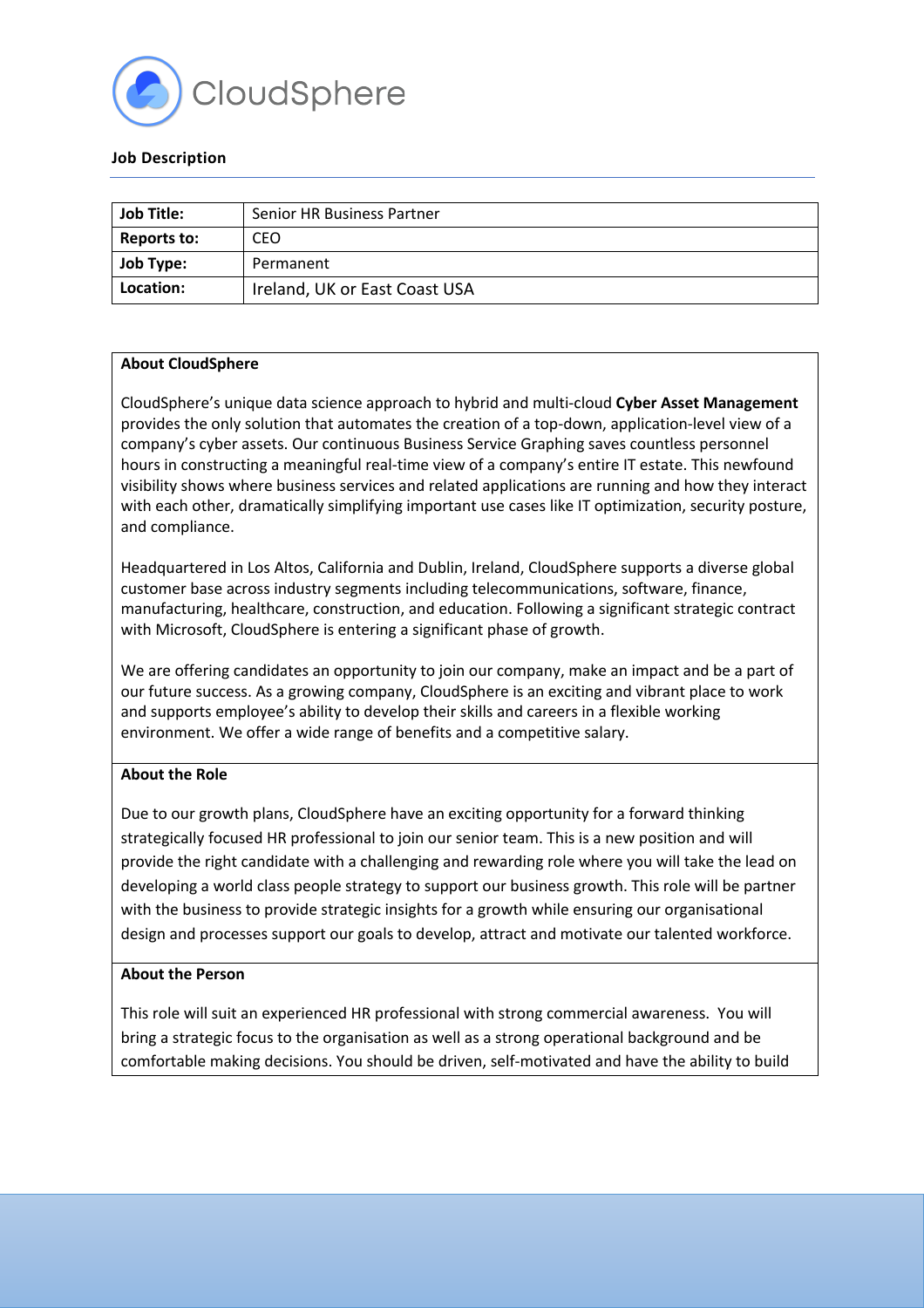

rapport and influence at all levels of the organisation. Our Head of People will ideally have previous experience in a scaling organisation with an international presence.

#### **Key Accountabilites**

**Culture and Engagement** – Work with the senior team and key stakeholders to assess and implement the right fit Values and Culture for a high-performance environment.

**Employee Engagement –** Proactive management of employee needs and navigating employee relations issues to keep a positive working environment. Keep up to date and informed of HR best practice and bring innovative ideas on employee engagement. Proactively recommend solutions to management.

**Talent Acquisition and Management** – Scope out the right skills to support the business goals. Develop and implement effective strategies to ensure CloudSphere attracts and onboards the right people for the business needs. Design and implement solutions to ensure that CloudSphere manages its talent through effective performance management, definition of clear role & responsibilities, creation of talent management plans to ensure the strengthening of the technical and leadership talent required to achieve our strategic objectives. Ensure effective succession planning and career frameworks are in place.

**HR Delivery** – Ensure we have the right fit policies, process and service delivery across the global organisation. Manage the smooth running of the day to day HR function and continuous excellence in HR service delivery to our people.

**Business Partner** – Support and empower the people mangers in their roles. Assist and guide with HR Policies & Procedures, employment law, compliance and employee relations.

**International HR** – Maintain a solid understanding of the employment and benefits environment across our global offices. Partner with relevant in country providers and ensure an excellent service is provided for our HR and payroll needs.

**HR Strategy** – Work with the senior team to align the business goals and growth plans to define our 3-year people strategy. Review and implement effective team structures that the support the current needs of the business.

**Compensation and Benefits –** Assess, source and implement appropriate benefits packages for each location and level within the organisation. Benchmark salaries annually and input into the salary budgeting process.